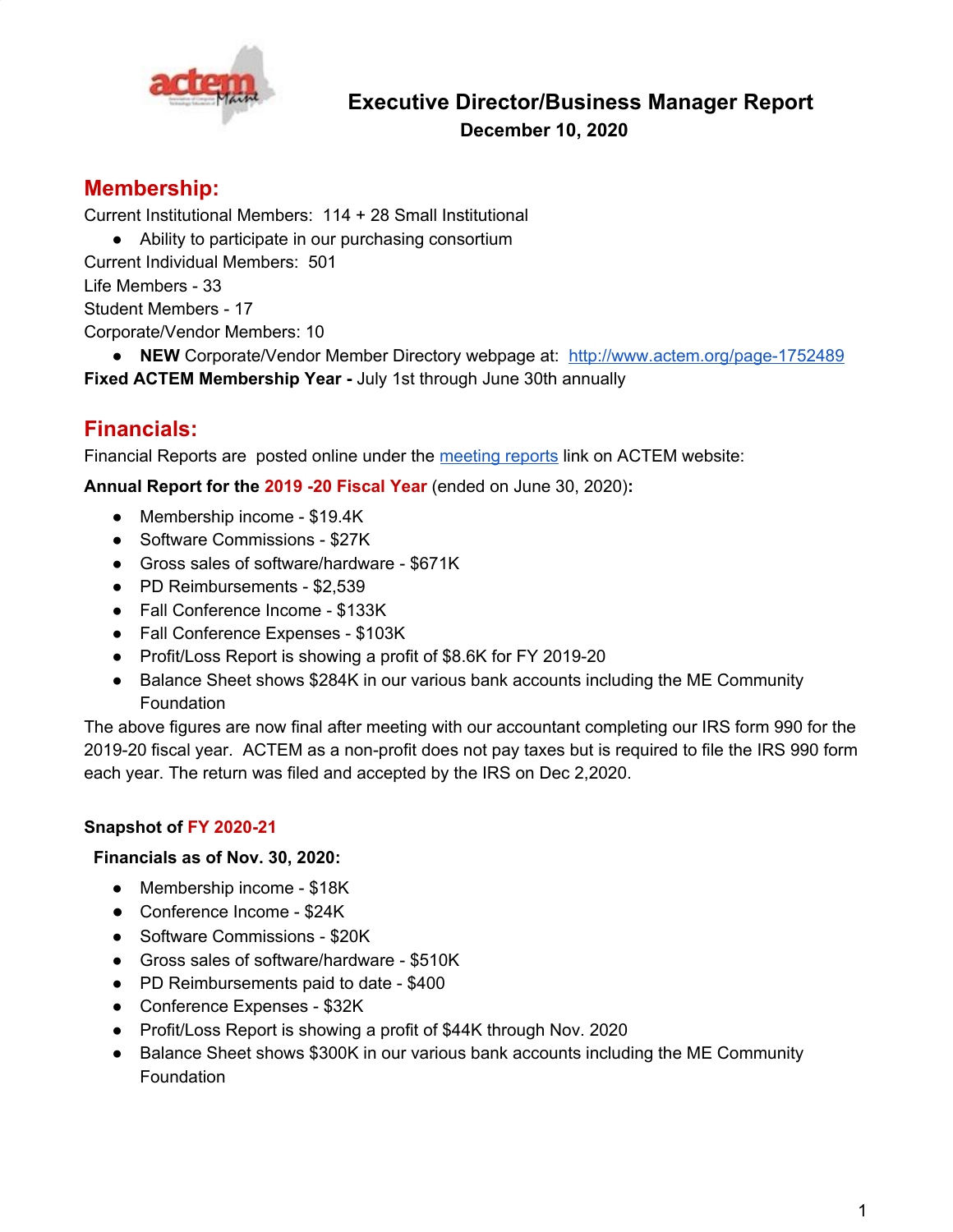# **Software/Hardware News**:

**Please Remember:** Purchasing from ACTEM helps support the mission of the association and support our programs like the PD reimbursement program, etc.

### **Adobe**

- Reminder Adobe licensing is only subscription based
- All ACTEM Creative Cloud subscriptions have a common renewal date of Aug. 9th each year.
- Licensing purchased partway through the renewal period will be pro-rated in cost and will be up for renewal in August at the annual pricing
- Exception is the K-12 Site licensing which is based when you initially purchase the licensing

## **Microsoft**

- Select Plus Perpetual Licensing For registered districts
	- Microsoft is not providing ACTEM access to product keys
	- I've always included install keys for software purchases on invoices
	- Install Key and software downloads are available by accessing the **Microsoft Volume Licensing Service Center**
- ACTEM can only sell the most recent version of any Microsoft software but you are allowed to install an older version with a current license.

## **Sophos & Kaspersky**

- Antivirus, security, cybersecurity, etc.
- Contact the ACTEM office for quotes

### **CDW-G**

- Institutional Members offered discounts on many items plus free shipping
- Must be an ACTEM institutional member
- Purchasing through the CDW-G gives a small % of sales to benefit ACTEM programs

## **Purchasing Portals:**

## **Connection**

Connection is pleased to partner with ACTEM and extends discounted pricing on technology products to our member districts. **[Connection](http://www.govconnection.com/actem) Purchasing Portal Link** Contact - Jill Meade, jill.meade@connection.com

**Eduporium** - Online Portal on ACTEM Website soon - <https://www.eduporium.com/actem> ACTEM is pleased to announce a partnership with Eduporium to offer members extra discounts on all their products. The online portal will provide a link to the many educational tools, customize tech bundles and activities for students. When ACTEM members use this portal, they will receive extra discounts on Eduporium products over and above the regular educational pricing.

**ClassLink** - Provides single sign-on into web and Windows applications, and instant access to files at school and in the cloud.

**Newslea** - ACTEM Member Schools & Districts can subscribe to Newsela and Save between 5-25% on Newsela PRO, Powerwords, and Collections!

 $\bullet$  To get a quote contact [actem-me@newsela.com](mailto:actem-me@newsela.com) to get a quote. Order directly with Newslea.